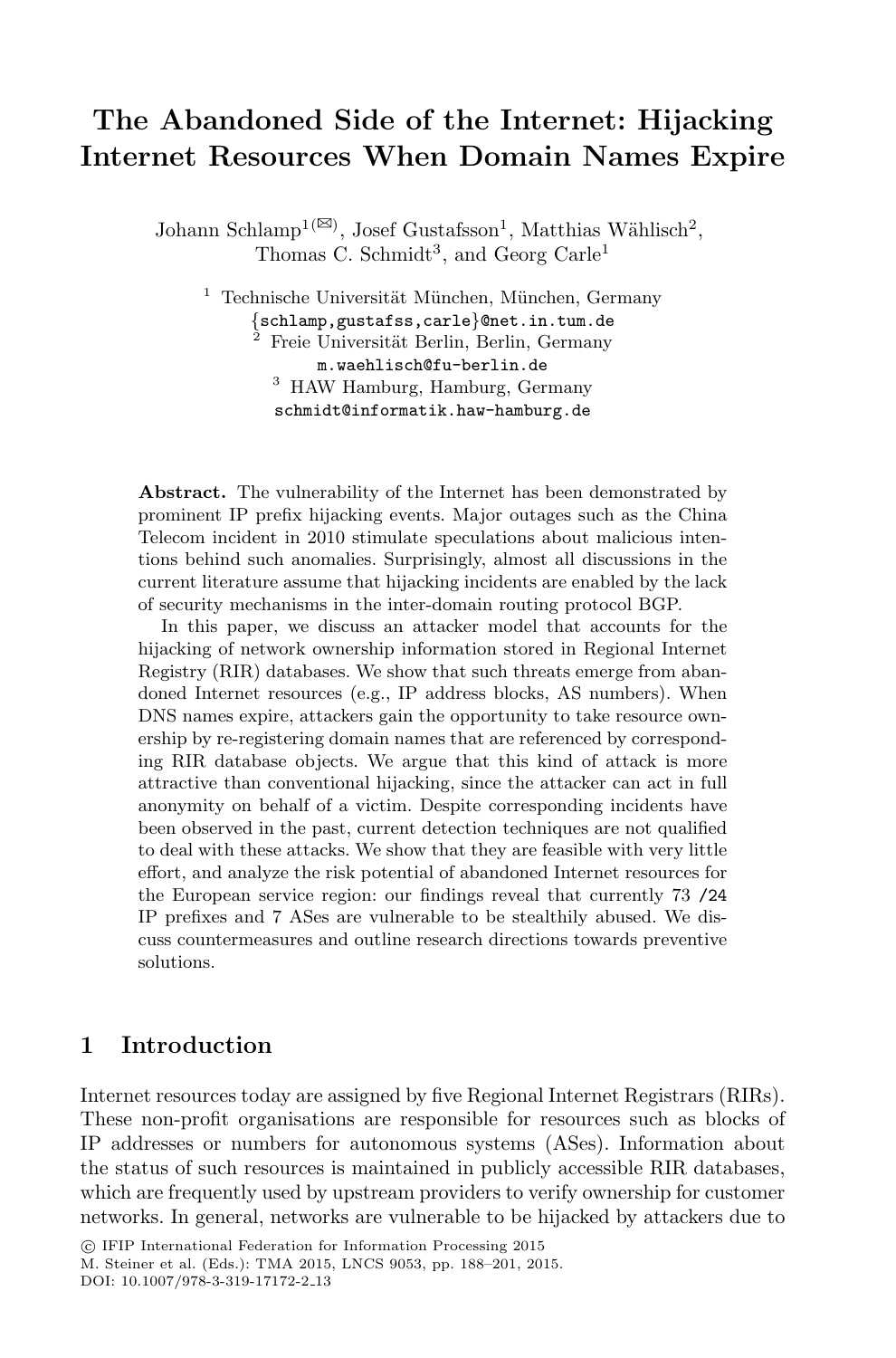the inherent lack of security mechanisms in the inter-domain routing protocol BGP. Real attacks have been observed in the past that led to the development of a variety of detection techniques and eventually of security extensions to BGP [\[8](#page-12-0)[,11](#page-12-1)]. Common to these attacks is a malicious claim of IP resources at the routing layer. However, claims of network ownership can be also made at RIR level, a fact that has received little attention so far.

In a history of more than three decades, a vast number of Internet resources have been handed out to numerous users under varying assignment policies. Some ASes or prefixes have never been actively used in the inter-domain routing, others changed or lost their original purpose when companies merged or vanished. It is not surprising that some Internet resources became abandoned, i.e. resource holders ceased to use and maintain their resources.

In this paper, we focus on threats that emerge from abandoned Internet resources. Currently, there is no mechanism that provides resource ownership validation of registered stakeholders. Instead, the control over email addresses that are stored with RIR database objects is often considered a proof of ownership for the corresponding resources. Our contribution is a generalized attacker model that takes into account these shortcomings. We thoroughly evaluate the risk potential introduced by this attack by drawing on several data sources, and show that the threat is real. Since this kind of attack enables an attacker to fully hide his identity, it makes hijacking more attractive, and significantly harder to disclose. Consequently, we show that state-of-the-art detection techniques based on network measurements are ill-suited to deal with such attacks. Even so, these attacks have been evidenced in practice, and should thus be taken into account by future research.

We continue the discussion by establishing our attacker model in Section [2.](#page-1-0) In Section [3,](#page-3-0) we estimate the risk potential of abandoned resources, and show that there is a real threat. As a result, we outline an approach to mitigate this threat, and discuss limitations of related work in Section [4.](#page-9-0) In particular, we outline the need for a system that provides resource ownership validation. We conclude our discussion in Section [5.](#page-11-0)

### <span id="page-1-0"></span>**2 Attacker Model**

Conventional attacks on BGP are based on its lack of origin validation, which allows an attacker to originate arbitrary prefixes or specific subnets from his own AS. We propose a new attacker model that accounts for attackers to take ownership of abandoned resources. In such a scenario, an attacker is able to act on behalf of his victim, in particular to arrange upstream connectivity. Misled upstream providers unknowingly connect one or several ASes including prefixes of the victims as instructed by an attacker who successfully hides his true identity. Following this model, the anonymous attacker can participate in the cooperative Internet exchange at arbitrary places without any formal incorrectness. In the following, we generalize a real incident to derive preconditions that enable this kind of attack.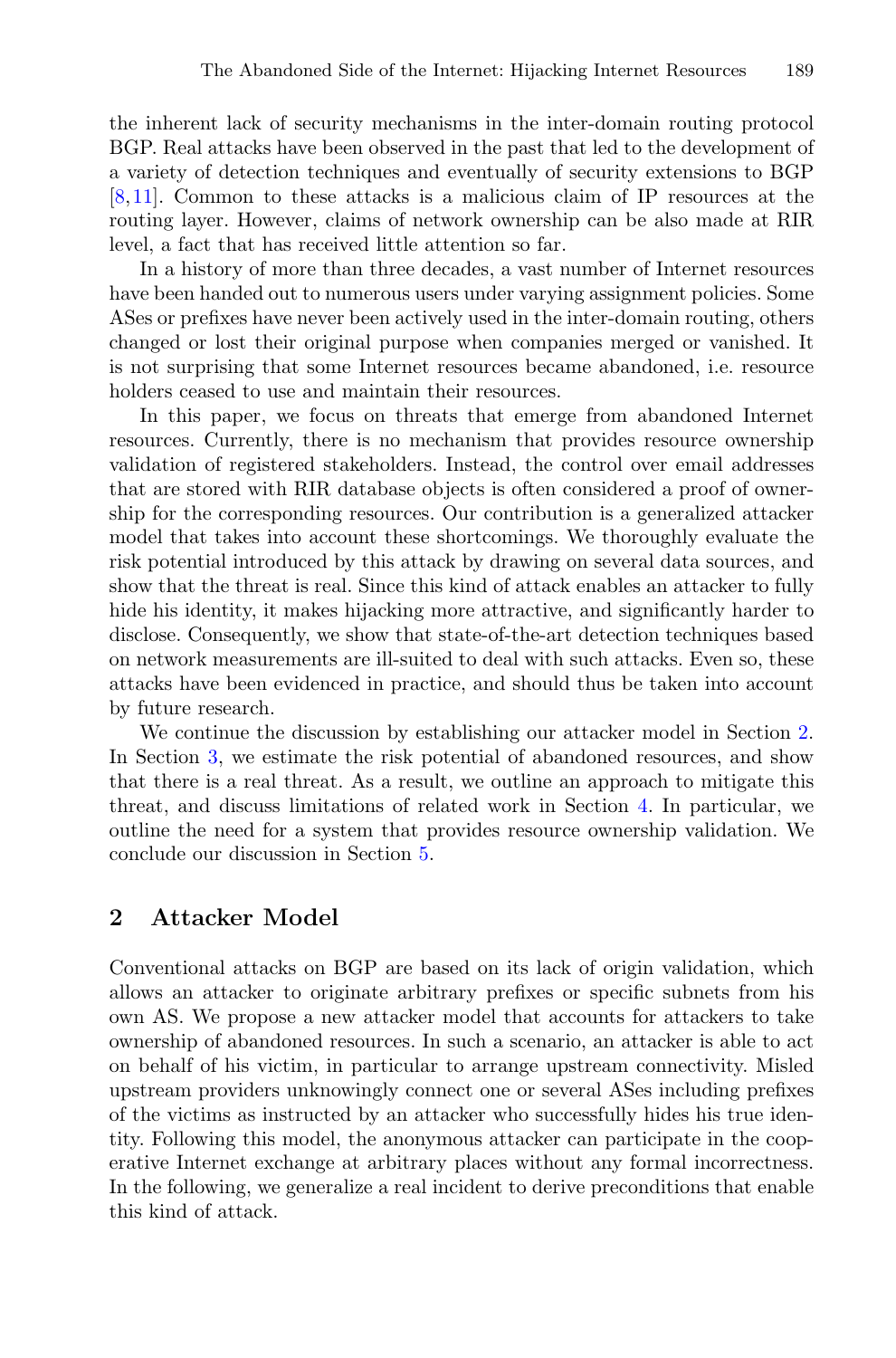### **2.1 Background: The LinkTel Incident**

In previous work [\[17](#page-12-2)], a corresponding attack has been observed in practice, which is known as the *LinkTel incident*. The authors studied this attack and showed that a victim's prefixes originated from his own AS, while the victim itself abandoned his business. The authors reconstructed the attacker's course of action to claim ownership of the abandoned resources. The LinkTel incident thereby revealed a major flaw in the Internet eco-system: validation of resource ownership is most often based on manual inspection of RIR databases. In this context, it was shown that the attacker was able to gain control over the victim's DNS domain, and thus over corresponding email addresses. The involved upstream provider presumably validated that the attacker's email address was referenced by the hijacked resources' RIR database objects. Given this proof of ownership, the upstream provider was convinced by the attacker's claim to be the legitimate holder of the resources. Surprisingly, the attacker captured the victim's DNS domain by simply re-registering it after expiration.

For several months, the attacker's abuse of the hijacked resources remained unnoticed. By combining several data sources, the authors showed that the hijacked networks were utilized to send spam, to host web sites that advertised disputable products, and to engage in IRC communication. After the victim recovered his business, he learned that his networks were listed on spamming blacklists. However, the attacker's upstream provider refused to take action at first, since the victim was unable to refute the attacker's ownership claims.

### **2.2 Preconditions for an Attack**

Based on the insights gained from the LinkTel incident, we show that the attacker's approach can be generalized. To enable hijacking of Internet resources, the following preconditions have to be met: (a) Internet resources are evidentially abandoned and (b) the original resource holder can be impersonated.

If an organisation goes out of business in an unsorted manner, these conditions are eventually met. As a first consequence, the organisation ceases to use and maintain its resources. If this situation lasts over a longer period of time, the organisation's domain name(s) expire. Since day-to-day business lies idle, re-registration and thus impersonation becomes practicable for an attacker. At that moment, upstream connectivity can be arranged on behalf of the victim, since face-to-face communication is not required in general. Routers can be sent via postal service, or even be rented on a virtualized basis. Details on BGP and network configuration are usually exchanged via email, IRC, or cellular phone, and payment can be arranged anonymously by bank deposits or other suitable payment instruments. Without revealing any evidence about his real identity, the attacker is able to stealthily hijack and deploy the abandoned resources.

### **2.3 Implications**

The implications of this attacker model are manifold. First, an attacker may act on behalf of a victim, thereby effectively hiding his own identity and impeding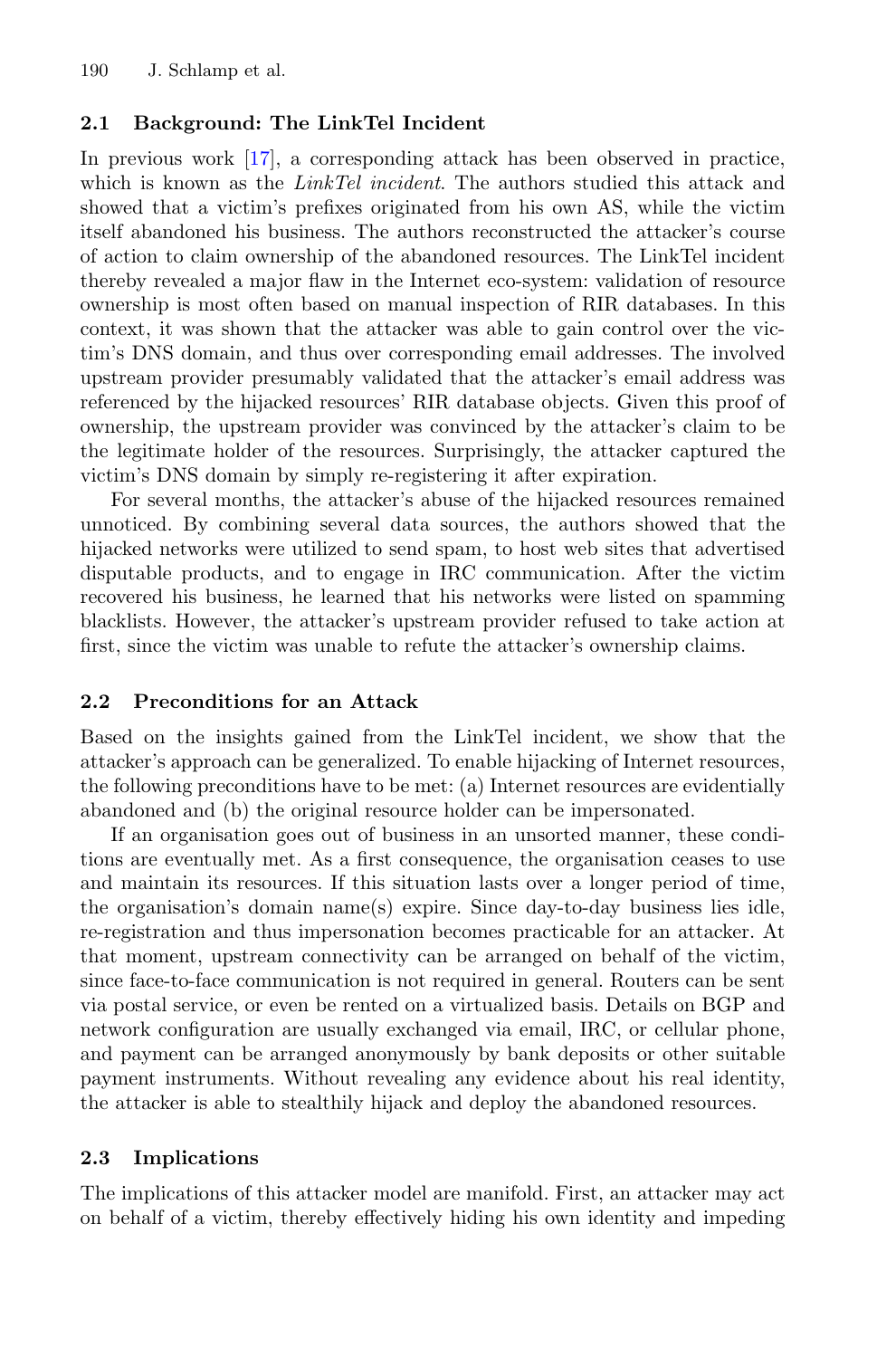disclosure. This makes hijacking more attractive as it enables riskless network abuse. It hinders criminal prosecution, and could be used to deliberately create tensions between organisations or even countries. Due to the lack of a system for resource ownership validation, these attacks only depend on idle organisations or missing care by legal successors of terminated businesses. Even after the discovery of such an attack, it is difficult for the victim to mitigate since reclaiming ownership is the word of one person against another at first. The LinkTel incident [\[17](#page-12-2)] proves that this is not only a realistic scenario: such attacks are actually carried out in practice.

The benefit of attacks based on abandoned resources can even be higher than in the case of conventional attacks. Hijacking productive networks rarely lasts for more than a few hours, since the victim can receive great support in mitigating the attack. Moreover, for most cases, the benefit is reduced to blackholing a victim's network – with the Youtube-Pakistan incident being a prominent example. In addition, monitoring systems for network operators exist that raise alarms for unexpected announcements of their prefixes. However, due to the very nature of abandoned resources, virtually no one is going to take notice of an attack. Our attacker model thus accounts for stealthily operating attackers who aim at persistently maintaining malicious services.

### <span id="page-3-0"></span>**3 Abandoned Internet Resources**

We identify readily hijackable Internet resources by searching RIR databases for unmaintained resource objects. Subsequently, we distinguish between resources that are still in use, with potential for network disruption, and resources that are fully abandoned and ready to be abused stealthily. Such resources are especially attractive for attackers for two reasons. First, the resource is assigned to an organisation for operational use and thus represents a valid resource in the Internet routing system. Second, an attacker can easily claim ownership by taking control of the contact address referenced by corresponding RIR database objects, iéby re-registering a domain name.

Consequently, we look for RIR database objects that reference email addresses with *expired DNS names*. Since the inference of invalid domain names can also be the result of poorly maintained resource objects or typing errors, it is important to take into account recent database activities for individual resource owners, and to correlate this information with BGP activity.

The following analysis is based on archived RIPE database snapshots over 2.5 years (23 February, 2012 till 9 July, 2014). Our results are representative for the European service region only, but similar analyses can be done with little effort for other service regions, too.

#### **3.1 Resource Candidates from RIR Database**

RIPE, like all other RIRs, provides publicly available database snapshots on a daily basis. Most of the personally related information is removed due to privacy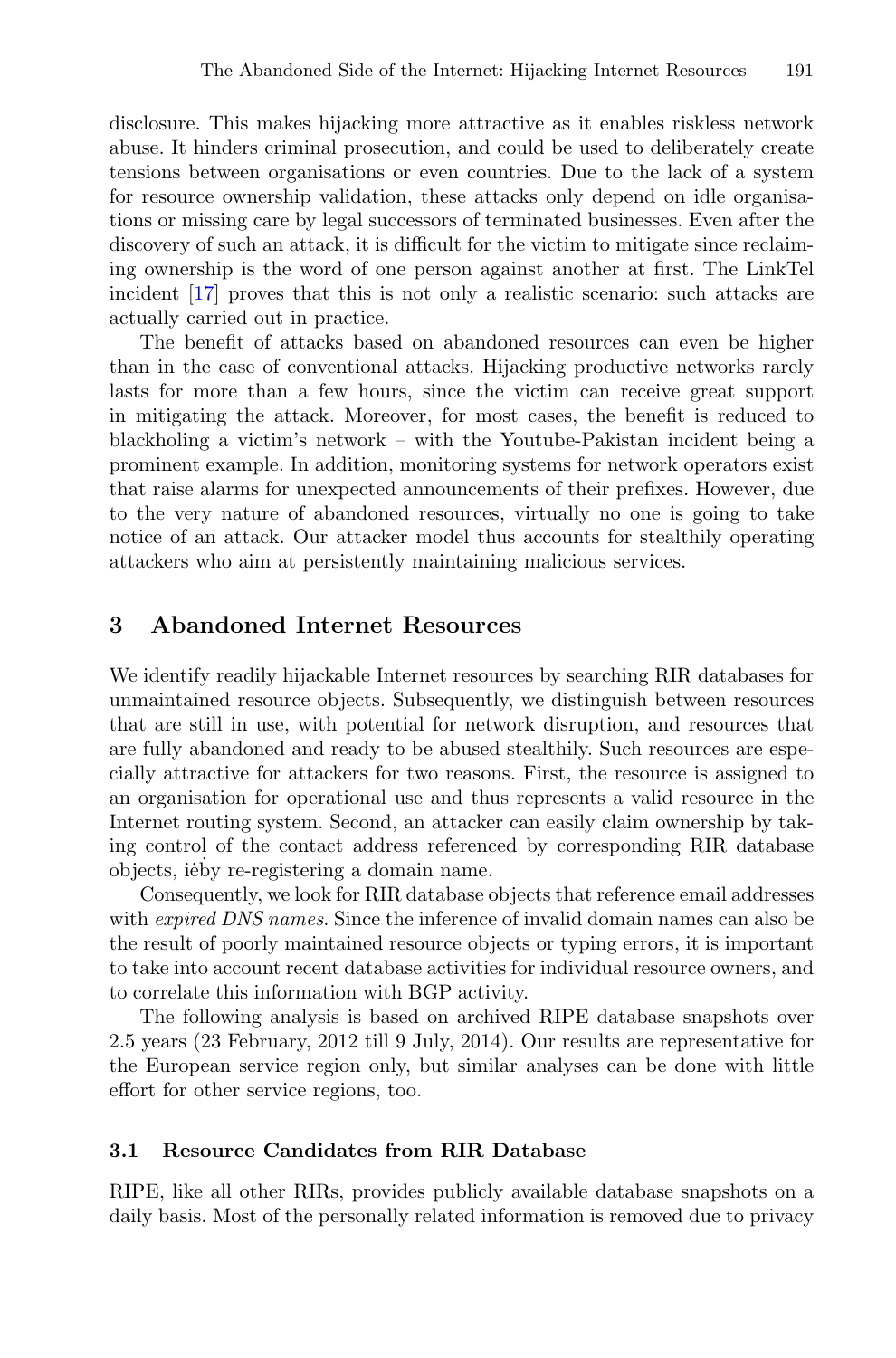| Object type  | Frequency | <b>DNS</b> references |             |
|--------------|-----------|-----------------------|-------------|
| inetnum      | 3,876,883 | 1,350,537             | $(34.84\%)$ |
| domain       | 658,689   | 97,557                | $(14.81\%)$ |
| route        | 237,370   | 50,300                | $(21.19\%)$ |
| inet6num     | 231,355   | 8,717                 | $(3.77\%)$  |
| organisation | 82,512    | $\Omega$              | $(0.00\%)$  |
| mntner       | 48,802    | $\theta$              | $(0.00\%)$  |
| $aut-num$    | 27,683    | 6,838                 | $(24.70\%)$ |
| role         | 20,684    | 14,430                | $(69.76\%)$ |
| as-set       | 13,655    | 2,500                 | $(18.31\%)$ |
| route6       | 9,660     | 723                   | $(7.48\%)$  |
| irt.         | 321       | 162                   | $(50.47\%)$ |
| Total        | 5,239,201 | 1,531,764             | $(29.24\%)$ |

<span id="page-4-0"></span>**Table 1.** Data objects stored in the RIPE database, and references to DNS names. 9 July, 2014.

concerns. Some attributes, however, remain unanonymized, which we utilize to extract DNS names.

**Available Data Objects.** The RIPE database holds more than 5.2 million objects. These objects can be updated from the Web or via email. Most of these objects optionally hold an email address in the notify field, to which corresponding update notifications are sent. Despite anonymization, we found that these notify fields are preserved in the publicly available database snapshots, which is also the case for abuse-mailbox attributes. To extract DNS names, we parse these email addresses where applicable.

Table [1](#page-4-0) shows the distribution of stored objects by type along with the number of DNS names we were able to extract. Although we found more than 1.5 million references to DNS names, the total number of *distinct* names is only 21,061. This implies that, on average, more than 72 objects reference the same DNS name. The overall fraction of objects that reference a domain name is 29.24 %, which is surprisingly high since the database snapshots are considered to be anonymized.

Hijackable Internet resources are given by inetnum and aut-num objects, which represent blocks of IP addresses and unique numbers for autonomous systems respectively. Exemplary database objects are provided in Figure [1,](#page-5-0) further details on the RIPE database model and update procedures are available at [\[16\]](#page-12-3).

It is worth noting that the attacker neither needs authenticated access to the database nor does the attacker need to change the database objects. The attacker only needs to derive a valid contact point. We assume that the (publicly available) notification address usually belongs to the same DNS domain as the technical contact point. Detailed analysis is subject to future work; in our study, we disregard groups of objects that reference more than a single DNS domain as a precaution.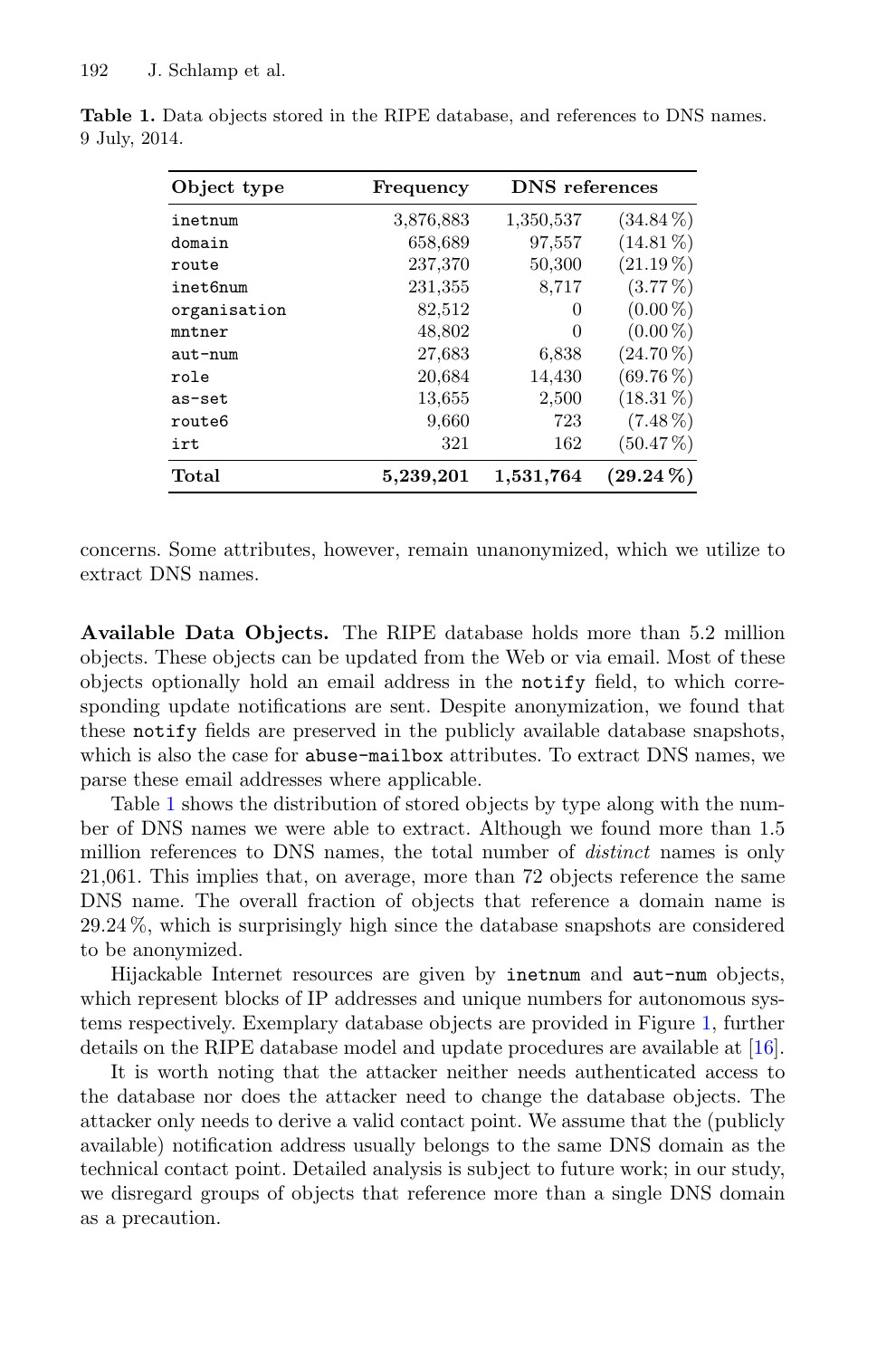| inetnum:<br>netname: | $194.28.196.0 - 194.28.199.255$<br><b>UA-VELES</b> |
|----------------------|----------------------------------------------------|
| descr:               | LLC "Unlimited Telecom"                            |
| descr:               | Kyiv                                               |
| notify:              | internet@veles-isp.com.ua                          |
| $mnt-by:$            | <b>VELES-MNT</b>                                   |
|                      |                                                    |
| $aut-num:$           | AS51016                                            |
| as-name:             | <b>VALES</b>                                       |
| descr:               | LLC "Unlimited Telecom"                            |
| notify:              | internet@veles-isp.com.ua                          |
| $mnt-by:$            | <b>VELES-MNT</b>                                   |
|                      |                                                    |

**Fig. 1.** Examples of RIPE database objects (inetnum and aut-num objects)

<span id="page-5-2"></span><span id="page-5-0"></span>**Grouping Objects by Maintainer.** The RIPE database is mostly maintained by resource holders themselves. Its security model is based on references to mntner (maintainer) objects, which grant update and delete privileges to the person holding a mntner object's password. This security model allows us to infer objects under control of the same authority by grouping objects with references to a common mntner object. We use these *maintainer groups* to estimate the impact of an attack for individual authorities: On average, we observed nearly 110 such references per mntner object, with a maximum of up to 436,558 references<sup>[1](#page-5-1)</sup>. The distribution of the number of objects per maintainer group is presented in Figure [2.](#page-6-0)

For each of the maintainer groups, we obtain the set of all DNS names referenced by a group's objects. To unambiguously identify maintainer groups with expired domains, we merge disjoint groups that reference the same DNS domain, and discard groups with references to more than one DNS name. From an initial amount of 48,802 maintainer groups, we discard (a) 937 groups of zero size, i.e. unreferenced mntner objects, (b) 31,586 groups without domain name references, and (c) 4,990 groups with multiple references. The remaining 11,289 groups can be merged to 8,441 groups by identical DNS names. We further discard groups that do not include any hijackable resources, i.e. inetnum and aut-num objects, which finally leads us to 7,907 object groups.

Note that the number of these groups is a lower bound: an attacker could identify even more with access to unanonymized RIPE data. As discussed above, each of these groups is maintained by a single entity. If a group's DNS name expires, we consider the entity's resources to be a valuable target for an attacker.

#### **3.2 Refinement by Activity Measures**

To confirm that a set of resources is abandoned, our approach is based on complementary data sources. We start with domain names that expire, which is a

<span id="page-5-1"></span> $1$  The meta information refers to Interbusiness Network Administration Staff of Telecom Italia.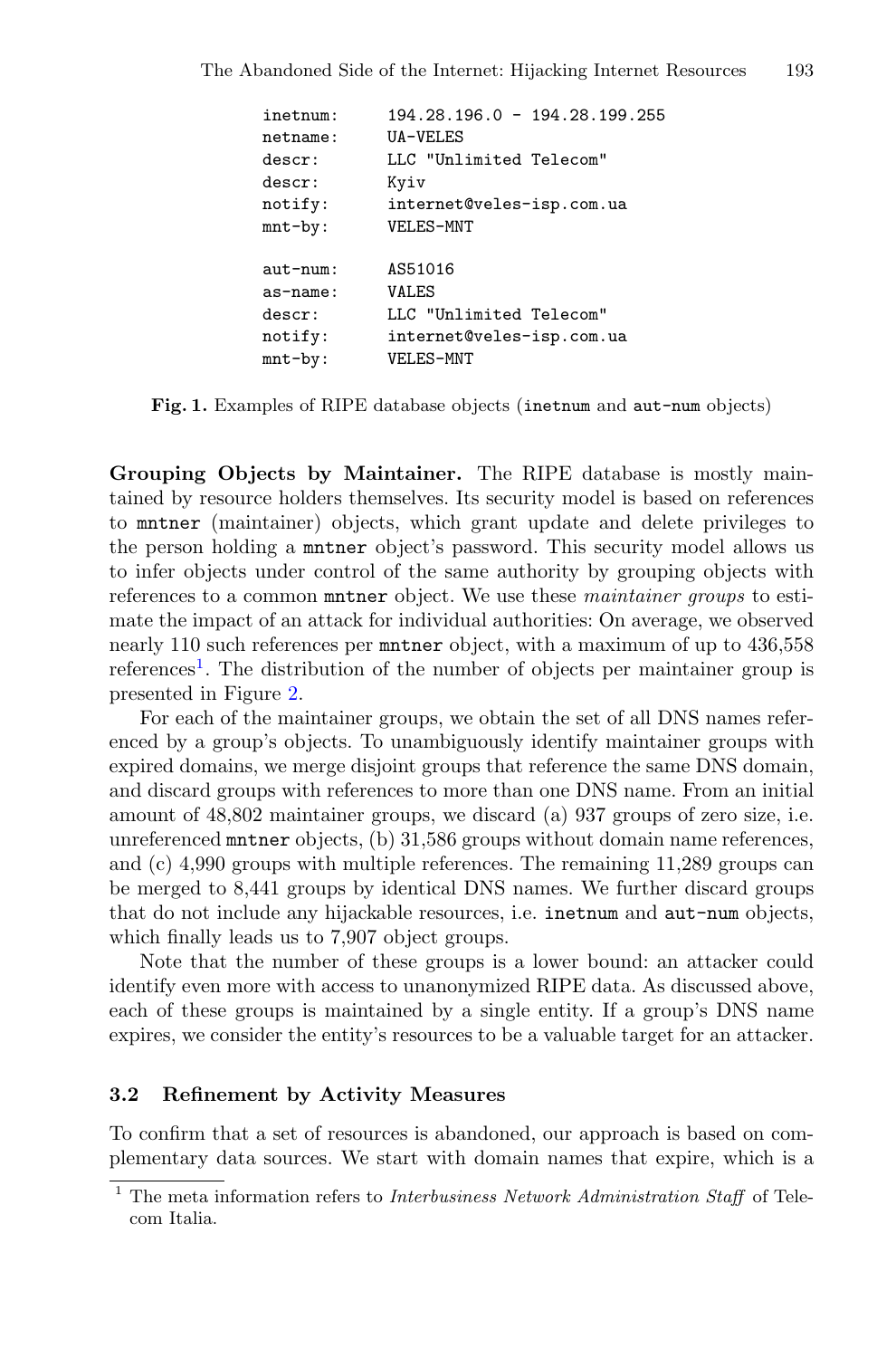

<span id="page-6-0"></span>**Fig. 2.** RIPE database objects grouped by references to a common maintainer object (CCDF)

strong yet inconclusive indication for a fading resource holder. We gain further evidence by considering only resources that are neither changed in the RIPE database nor announced in BGP. Including both administrative (DNS, RIPE) and an operational (BGP) measures gives a comprehensive picture on the utilization of the resources.

**Lifetime of Domain Names.** We used the *whois system* to query expiry dates for all extracted DNS names (cf., Sect. [3.1\)](#page-5-2). Figure [3](#page-7-0) shows the distribution of these dates. At the time of writing, 214 domain names have been expired. Another 121 names expire within the week, given that the owners miss to renew their contracts. The most frequent top level domains are .com  $(27.9\%)$ , .ru (21.5 %), and .net (13.0 %), while the most frequent *expired* TLDs are .ru  $(20.1\%)$ , .it  $(16.4\%)$ , and .com  $(9.81\%)$ . The longest valid domains are registered until 2108 and mostly represent governmental institutions. The longest expired domain has been unregistered for nearly 14 years. With respect to the maintainer groups derived above, a total of 65 groups that reference expired DNS names remain. These groups hold 773 /24 networks and 54 ASes, and are subject to closer investigation.

**RIPE Database Updates.** For each of the 7,907 maintainer groups – divided into 7,842 valid groups and 65 with expired DNS names – we extracted the minimum time since the last change for any of its database objects. Note that we filtered out automated bulk updates that affected *all* objects of a certain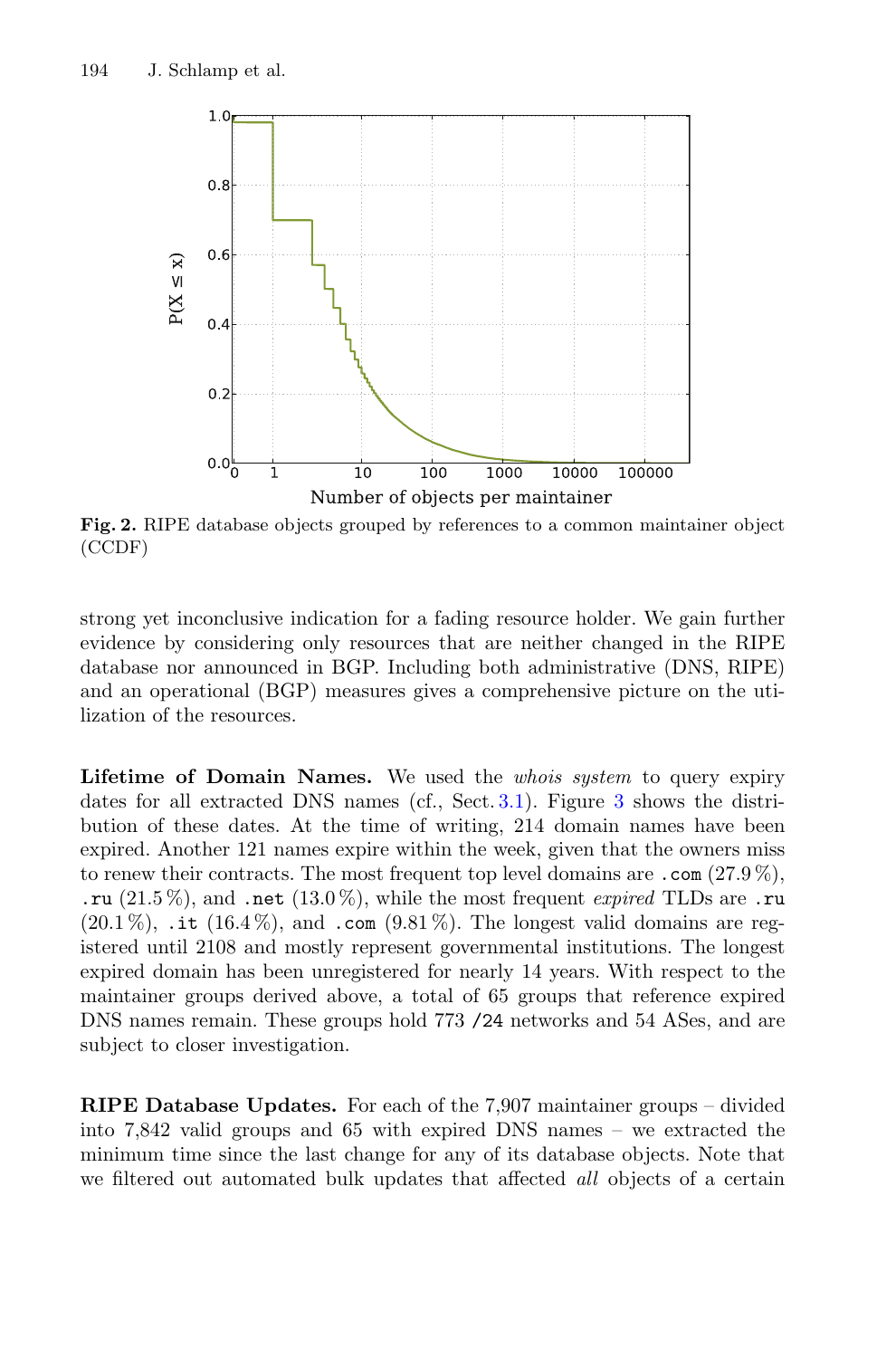

**Fig. 3.** Expiry dates for DNS names referenced by RIPE database objects

<span id="page-7-0"></span>

<span id="page-7-2"></span>**Fig. 4.** RIPE database updates by maintainer group (CDF)

type[2](#page-7-1). Figure [4](#page-7-2) shows the distribution of database updates for groups with valid and for groups with expired domain names. While about 10 % of the valid groups show changes within two months, DNS-expired groups differ strikingly: the 10 % quantile is at nearly 5 months. Hence, given these long times without updates, we consider resource groups that exhibit an object update within 6 months to

<span id="page-7-1"></span><sup>2</sup> For instance, RIPE added a new status attribute to all aut-num objects on 27 May, 2014.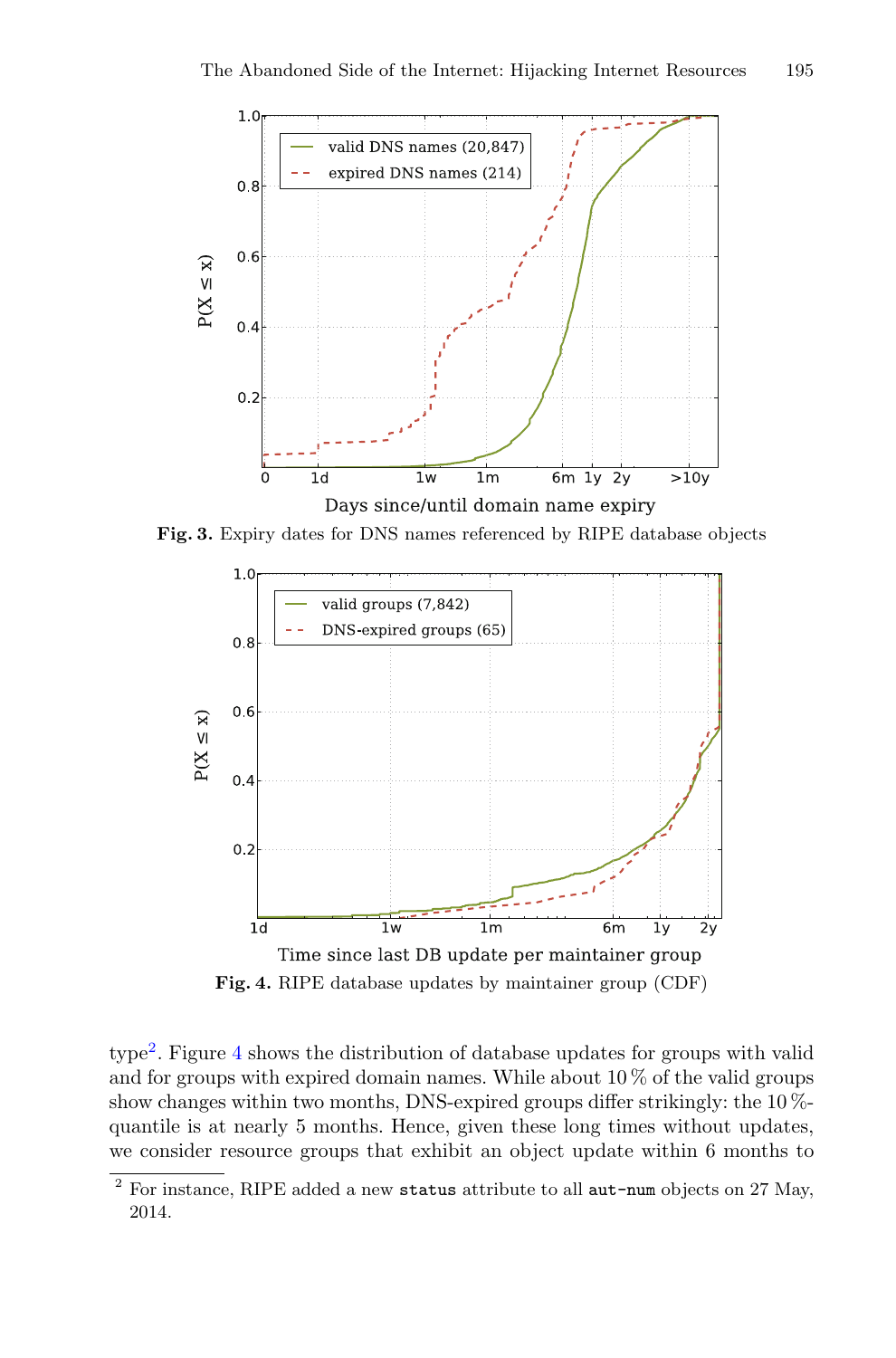be still maintained and not abandoned. Note that we do not assume inactivity in absence of such changes.

**BGP Activity.** To confirm inactivity, we correlate the RIPE database updates with activities in the global routing system. For that, we analyze all available BGP update messages from the RouteViews Oregon's feed for the same time frame. This data set comprises 83,255 files with 18.4 billion announcements and 1.04 billion withdraw messages for resources assigned by RIPE. Given this data, we are able to extract two indicators: (1) the time since an *IP prefix* was last visible from the RouteViews monitor, and (2) the time since the last deployment of a RIPE-registered *AS number* by looking at AS path attributes. Figure [5](#page-9-1) shows the distribution of last activity in BGP for any Internet resource in our maintainer groups. Nearly 90 % of resources in valid groups are visible in BGP at the moment. Surprisingly, most of the remaining groups did not show any activity at all during the last 2.5 years. About 75 % of the DNS-expired resources are present in today's routing table – and are thus still actively used. The remaining resources did show some activity in the past  $(10\%)$  or were never observed in BGP during our analysis period (15 %).

These findings confirm our assumption that inactivity in the RIPE database does not necessarily imply operational shutdown. While up to 85 % of the expired resources were seen in BGP within the last 2.5 years, Figure [4](#page-7-2) indicates that not more than 55 % of the expired resources received an update in the RIPE database. We further learn that some expired resources did show BGP activity in the past, and do not show any activity today. Note that we disregard resources with recent BGP activity. These resources could potentially be hijacked already; however, attacks that started before our analysis are beyond the scope of our approach.

### **3.3 Hijackable Resources**

So far, we learned that 65 maintainer groups with a total of 773 /24 networks and 54 ASes reference expired DNS names. Our activity measures further indicate that valid groups yield higher activity than expired groups. By combining these measures, we are able to infer resources that are inactive from both an administrative and an operational point of view. Figure [6](#page-9-2) shows the time since the latest change by any of these measures, i.e., the minimum value of both measures.

This combined activity measure clearly splits the 65 expired maintainer groups into two disjoint sets: 52 cases were active within the last 3 months, while 13 cases did not show any activity for more than 6 months. We consider these remaining 13 cases to be effectively abandoned. These resource groups represent a total number of 15 inetnum objects (with an equivalent of 73 /24 networks) and 7 aut-num (i.e., AS number) objects.

Now that we have identified vulnerable resources, we feel obliged to protect these resources. Since any attacker could repeat our analysis, we are going to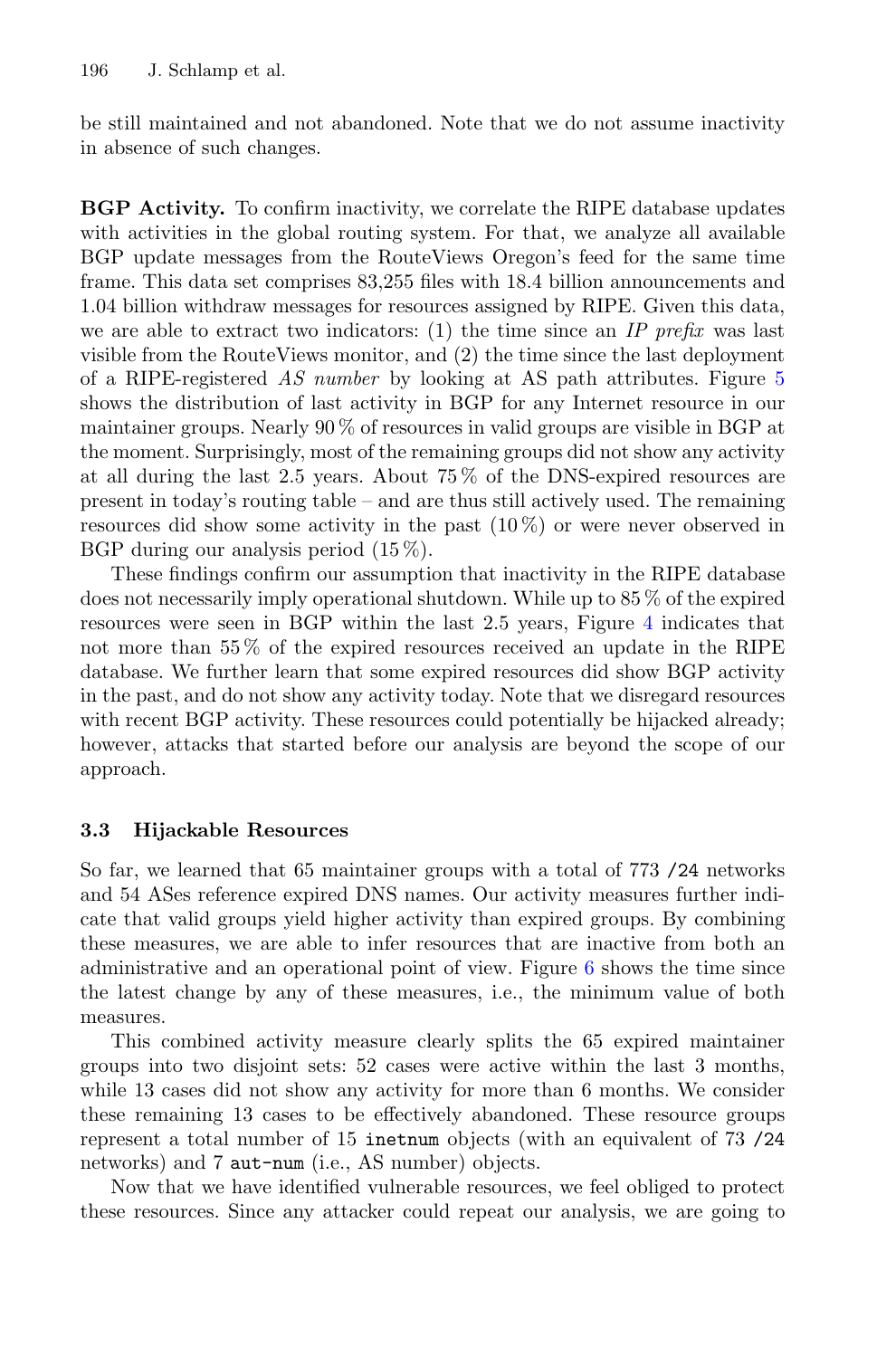

<span id="page-9-1"></span>**Fig. 5.** BGP update messages observed by maintainer group (CDF)



<span id="page-9-2"></span>contact endangered resource holders before publishing our findings. Although

communication via e-mail is futile due to expired domains, we can fall back on telephone numbers provided in the RIPE database to reach out for the operators.

### <span id="page-9-0"></span>**4 Research Agenda**

For the problem of abandoned Internet resources, one might argue that the threat is not caused by a technical but a social problem because operators agree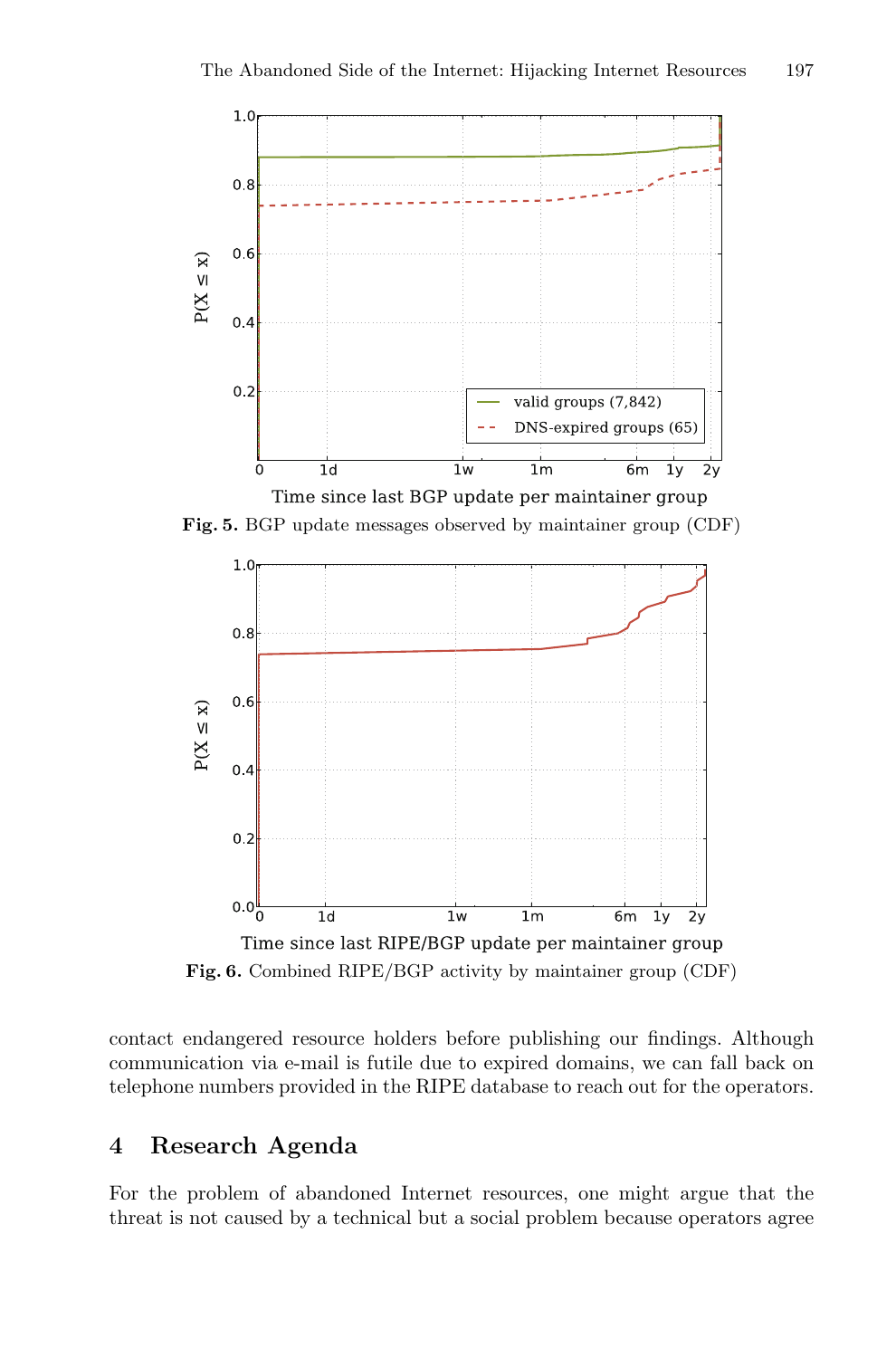to their peering relations based on a weak authentication scheme. This scheme can be replaced by stronger verification – the required data already exists. RIRs have contracts with the owners of delegated resources and thus are aware of more reliable contact points (e.g., telephone numbers). However, the current situation shows that we need mechanisms, tools, and procedures which are not tedious for operators but allow for easy resource verification. Our approach to identify abandoned resources can be easily extended to continuously monitor resources of all RIRs. This would allow us to warn network operators about potential risks. Finding scalable approaches to implement early warning and prevention in real-time, though, is an open research issue.

#### **4.1 Limitations of Related Work**

Current research is particularly focused on the detection of BGP hijacking attacks. Proposed mitigation techniques look on the control plane, the data plane, or both. *Control plane* monitoring is used to identify anomalies in BGP routing tables to infer attacks  $[1,6,9,14,21]$  $[1,6,9,14,21]$  $[1,6,9,14,21]$  $[1,6,9,14,21]$  $[1,6,9,14,21]$  $[1,6,9,14,21]$  $[1,6,9,14,21]$ . Such approaches are prone to false positives due to legitimate causes for anomalies. Techniques based on *data plane* measurements account for changes of the router topology [\[22](#page-13-1),[23\]](#page-13-2), or of hosts in supposedly hijacked networks  $[4,5,18]$  $[4,5,18]$  $[4,5,18]$  $[4,5,18]$ . These approaches rely on measurements carried out before and during an attack. Beyond that, studies on the malicious intent behind hijacking attacks exist [\[15](#page-12-10),[17,](#page-12-2)[19,](#page-13-4)[20](#page-13-5)].

All detection approaches require the observation of suspicious routing changes. Attacks based on our attacker model take place outside the routing system, and thus do not lead to noticeable routing changes – apart from a supposedly legitimized organisation starting to reuse its Internet resources. Hence, current detection systems are incapable to deal with this kind of attack.

The DNS has been widely studied in the context of malicious network activities, mainly concerning spammers or fraud websites. Proactive blacklisting of domain names [\[3](#page-12-11)] does not help in our scenario as the threat is effective on the routing layer. Identifying orphaned DNS servers [\[7\]](#page-12-12) is also out of scope of this paper as the attacker does not leverage the DNS server but the expiring domain.

#### **4.2 Resource Ownership Validation**

Despite its effectiveness, we consider our approach to detect and monitor abandoned resources as outlined above an intermediate solution only. In fact, we argue that there is a need for resource ownership validation.

There is ongoing effort to increase the deployment of a *Resource Public Key Infrastructure (RPKI)* [\[11](#page-12-1)]. In its present state, the RPKI allows for validation of route origins by using cryptographically secured bindings between AS numbers and IP prefixes. This mechanism prevents common hijacking attacks. In terms of hijacking abandoned resources, however, this system is ineffective in its current form since the abandoned origin AS is taken over as well, and origin validation performed by BGP routers [\[13](#page-12-13)] will indicate a valid BGP update.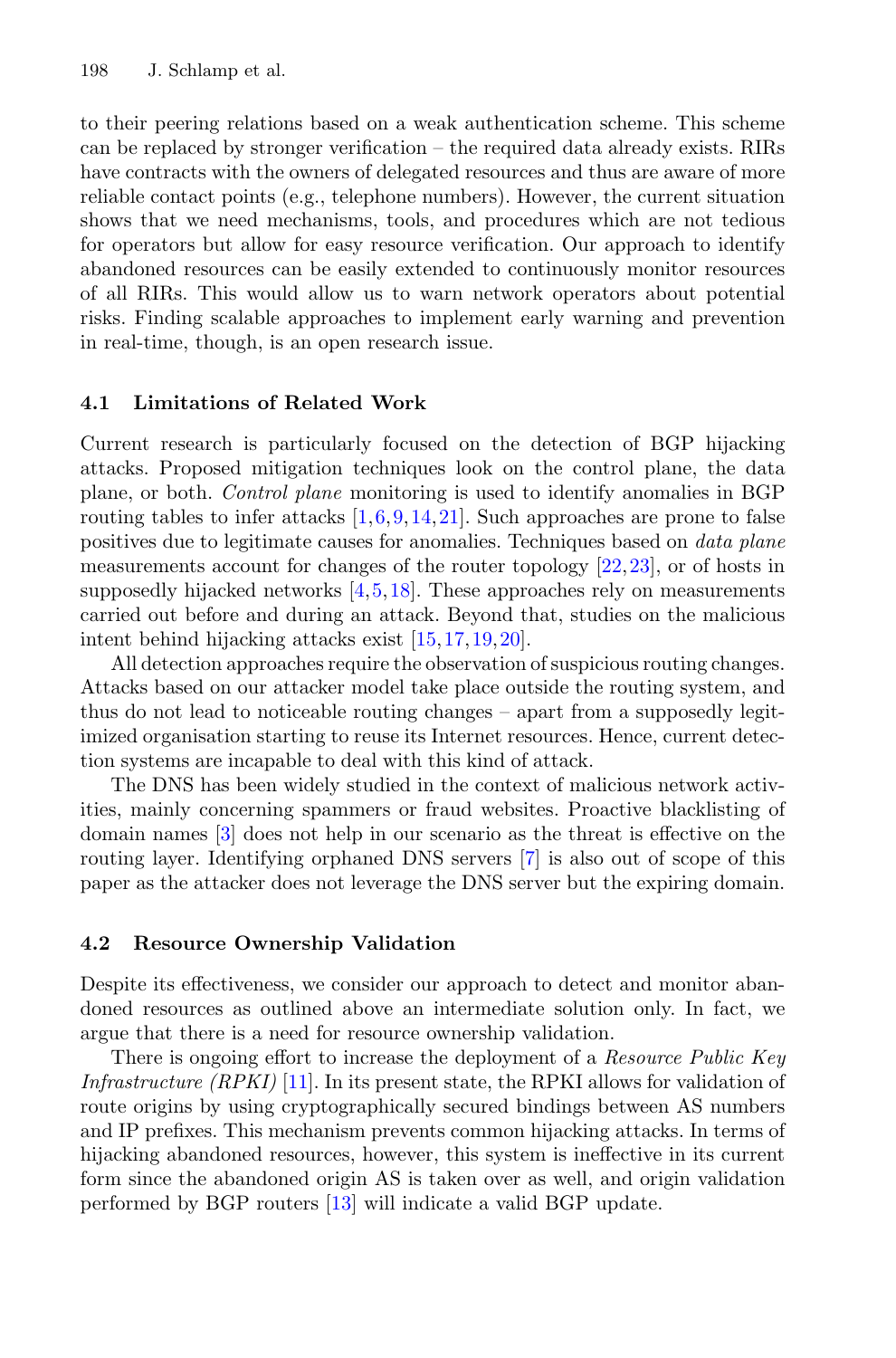Even though the RPKI itself can be misused [\[2](#page-12-14)], at the moment it represents the only mechanism for proofing securely ownership of Internet resources. We merely lack a clear procedure in the context of abandoned Internet resources. One approach could be the following operational rule: a peering request is only established when resource objects of the requesting peer exist in the RPKI. Recent time stamps for these objects indicate that the requesting peer has control over the resources as only authorized users can create such objects. Such a scheme seems feasible from the operational perspective and might even increase the incentives to deploy RPKI.

RPKI is part of *BGPsec*, an even larger effort to secure BGP. This extension to the protocol remedies the risk of hijacking abandoned resources due to its path validation capabilities: in our model, an attacker cannot provide valid cryptographic keys to sign update messages as specified by BGPsec  $[10]$  $[10]$ . However, the development of BGPsec is at an early stage, and the benefit compared to pure origin validation is questionable in particular in sparse deployment scenarios [\[12\]](#page-12-16).

Future research should be carried out on enabling Internet service providers to validate resource ownership of customers. We see the potential of such a system not only in preventing attackers from hijacking abandoned Internet resources. It would also establish trust in customer-provider and peer-to-peer relationships, as well as in resource transfers issued by RIRs or LIRs.

### <span id="page-11-0"></span>**5 Conclusion**

Motivated by a real-world case study, we introduced a generalized attacker model that is aimed on the hijacking of abandoned Internet resources. We showed that such an attack is feasible with little effort, and effectively hides the attacker's identity by acting on behalf of a victim. By studying orthogonal data sources over a period of more than 30 months, we could give evidence of a high risk potential of such attacks. Only in the European RIR database, we found 214 expired domain names that control a total of 773 /24 networks and 54 ASes, all of which can be easily hijacked. About  $90\%$  of these resources are still in use, which enables an attacker to disrupt operational networks. The remaining 10  $\%$ of the resources are fully abandoned, and ready to be stealthily abused.

Our findings led us to the conclusion that state-of-the-art systems are limited to deal with this kind of attack. More importantly, we argued that there is a need for *resource origin validation*. Such a framework would not only prevent attacks, but could also strengthen today's Internet eco-system by establishing trust in resource ownership.

**Ethical Considerations.** In this paper, we sketched a new attack vector. Up until now, it is unclear how common such attacks are; our findings thus might trigger new malicious activities. However, we also showed that this attack is already known to attackers, and we sketched countermeasures to mitigate this concern. In addition, we contact the holders of vulnerable resources before publication of our findings.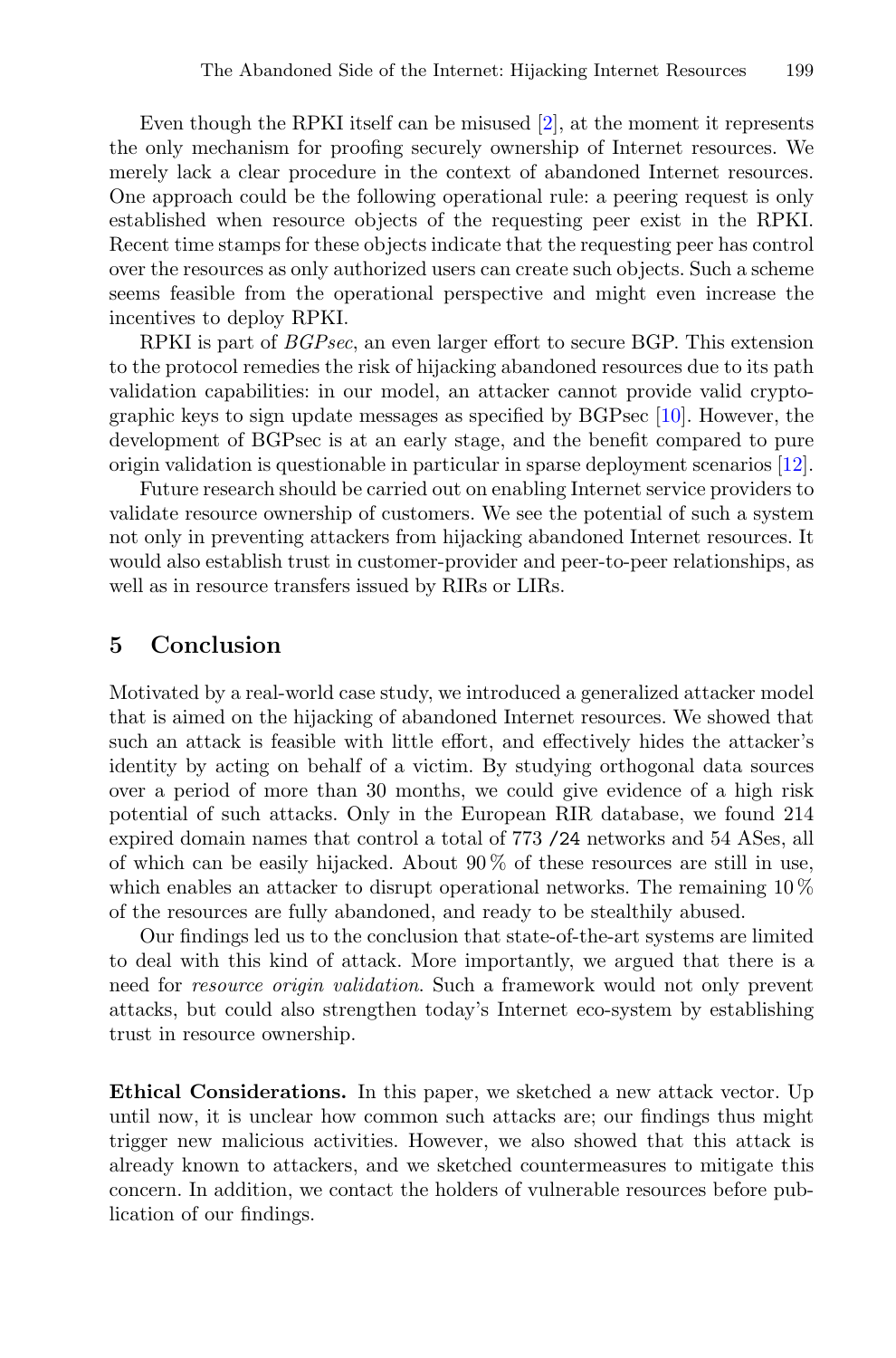**Acknowledgments.** This work has been supported by the German Federal Ministry of Education and Research (BMBF) under support code 01BY1203C, project Peeroskop, and by the European Commission under the FP7 project EINS, grant number 288021.

## <span id="page-12-4"></span>**References**

- 1. Ballani, H., Francis, P., Zhang, X.: A study of prefix hijacking and interception in the internet. In: Proc. ACM SIGCOMM 2007, pp. 265–276 (2007)
- <span id="page-12-14"></span>2. Cooper, D., Heilman, E., Brogle, K., Reyzin, L., Goldberg, S.: On the risk of misbehaving RPKI authorities. In: Proc. of HotNets-XII. ACM, New York (2013)
- <span id="page-12-11"></span>3. Felegyhazi, M., Kreibich, C., Paxson, V.: On the potential of proactive domain blacklisting. In: Proc. of the 3rd USENIX LEET Conference. USENIX Association, Berkeley (2010)
- <span id="page-12-8"></span>4. Hong, S.-C., Ju, H.-T., Hong, J.W.: IP prefix hijacking detection using idle scan. In: Hong, C.S., Tonouchi, T., Ma, Y., Chao, C.-S. (eds.) APNOMS 2009. LNCS, vol. 5787, pp. 395–404. Springer, Heidelberg (2009)
- <span id="page-12-9"></span>5. Hu, X., Mao, Z.M.: Accurate real-time identification of IP prefix hijacking. In: Proc. IEEE Symposium on Security and Privacy, pp. 3–17 (2007)
- <span id="page-12-5"></span>6. Jacquemart, Q., Urvoy-Keller, G., Biersack, E.: A longitudinal study of BGP MOAS prefixes. In: Dainotti, A., Mahanti, A., Uhlig, S. (eds.) TMA 2014. LNCS, vol. 8406, pp. 127–138. Springer, Heidelberg (2014)
- <span id="page-12-12"></span>7. Kalafut, A.J., Gupta, M., Cole, C.A., Chen, L., Myers, N.E.: An empirical study of orphan DNS servers in the internet. In: Proc. of the 10th ACM SIGCOMM IMC, pp. 308–314. ACM, New York (2010)
- <span id="page-12-0"></span>8. Kent, S., Lynn, C., Seo, K.: Secure Border Gateway Protocol (SBGP). IEEE Journal on Selected Areas in Communications 18(4), April 2000
- <span id="page-12-6"></span>9. Lad, M., Massey, D., Pei, D., Wu, Y., Zhang, B., Zhang, L.: PHAS: A prefix hijack alert system. In: Proc. 15th USENIX Security Symposium, vol. 15 (2006)
- <span id="page-12-15"></span>10. Lepinski, M.: BGPSEC Protocol Specification. Internet-Draft - work in progress 00, IETF, March 2011
- <span id="page-12-1"></span>11. Lepinski, M., Kent, S.: An Infrastructure to Support Secure Internet Routing. RFC 6480, IETF, February 2012
- <span id="page-12-16"></span>12. Lychev, R., Goldberg, S., Schapira, M.: Bgp security in partial deployment: Is the juice worth the squeeze?. In: Proc. of ACM SIGCOMM, pp. 171–182. ACM, New York (2013)
- <span id="page-12-13"></span>13. Mohapatra, P., Scudder, J., Ward, D., Bush, R., Austein, R.: BGP Prefix Origin Validation. RFC 6811, IETF, January 2013
- <span id="page-12-7"></span>14. Qiu, J., Gao, L.: Detecting bogus BGP route information: going beyond prefix hijacking. In: Proc. 3rd Int. Conf. on Security and Privacy in Communication Networks (SecureComm) (2007)
- <span id="page-12-10"></span>15. Ramachandran, A., Feamster, N.: Understanding the network-level behavior of spammers. In: Proc. ACM SIGCOMM 2006 (2006)
- <span id="page-12-3"></span>16. RIPE NCC. RIPE Database Update Reference Manual. [http://www.ripe.net/](http://www.ripe.net/data-tools/support/documentation/RIPEDatabaseUpdateManual20140425_edit.pdf) [data-tools/support/documentation/RIPEDatabaseUpdateManual20140425](http://www.ripe.net/data-tools/support/documentation/RIPEDatabaseUpdateManual20140425_edit.pdf) edit. [pdf](http://www.ripe.net/data-tools/support/documentation/RIPEDatabaseUpdateManual20140425_edit.pdf)
- <span id="page-12-2"></span>17. Schlamp, J., Carle, G., Biersack, E.W.: A forensic case study on as hijacking: the attacker's perspective. ACM SIGCOMM CCR **43**(2), 5–12 (2013)